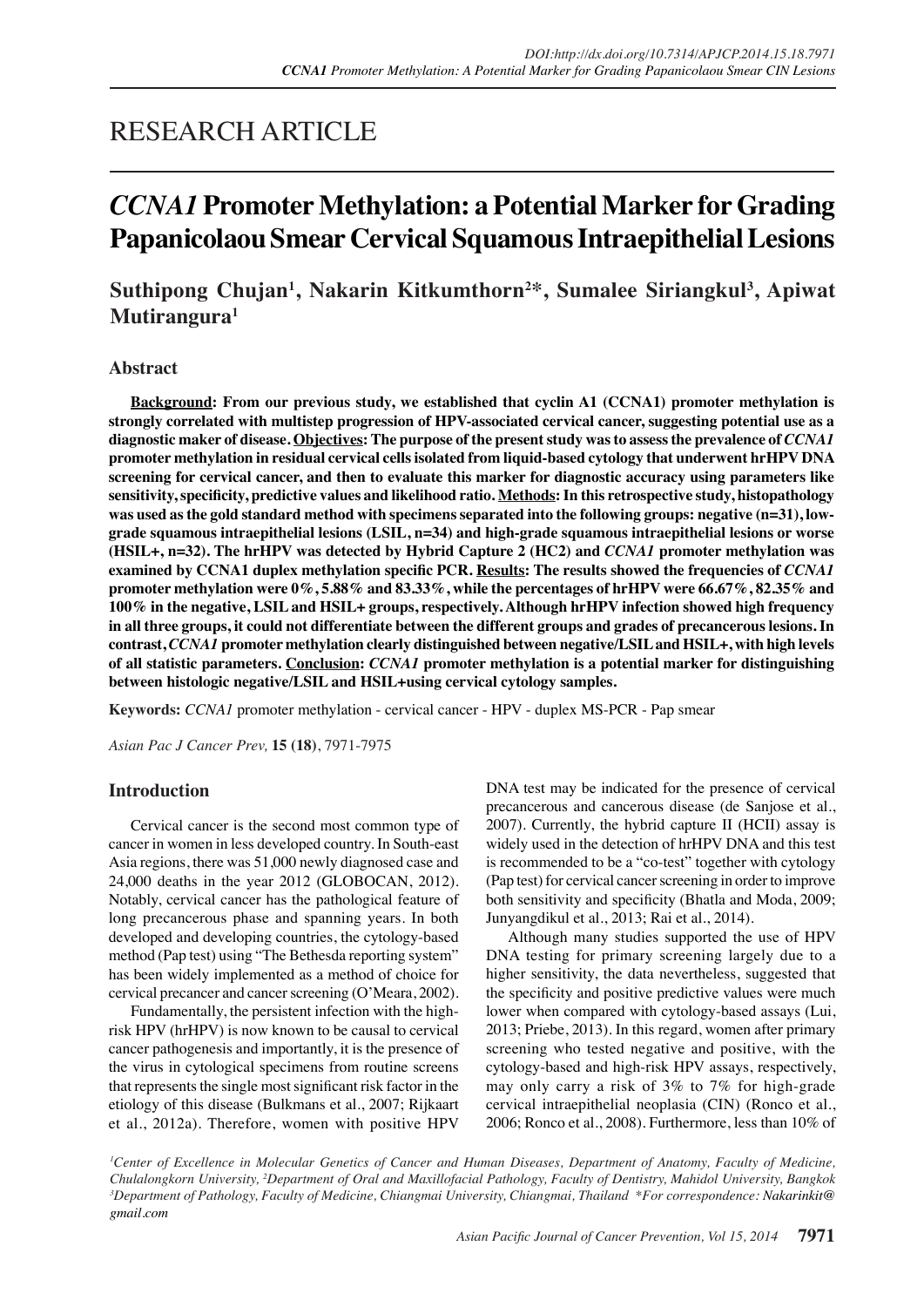#### *Suthipong Chujan et al*

HPV-related low-grade squamous intraepithelial lesion (LSIL) progress to higher grade lesion or invasive cancer, inferring that HPV is not the sole determinant in disease progression (Mayrand et al., 2006; Snijders et al., 2006; Castle et al., 2009). Emerging from this is the question, "which test would be the best in triage for women who have positive HPV DNA test but negative cytological result for immediate referral for colposcopy?". HPV 16/18 genotyping, p16/Ki-67 dual immunocytochemistry staining, and HPV E6/E7 mRNA testing are currently available and acceptable markers for patient selection (Eide and Debaque, 2012; Wentzensen et al., 2012). Currently, better diagnostic biomarkers with higher specificity are being developed as additional tools for cervical cancer screening strategies.

Altered DNA methylation of promoter region of certain genes observed in cancer cells and not the normal counterpart, is now known to be causal to disease development and progression (Sarkar et al., 2013). To this end, hypermethylation of promoter-associated CpG islands is now a recognized as a frequent and an early event in many cancers, including cervical neoplasias (Lu et al., 2012). Recently, our group reported a strong association between *CCNA1* promoter methylation and histologic high-grade squamous intraepithelial lesion (HSIL) as well as invasive cervical carcinoma (Kitkumthorn et al., 2006).

In this study, we aim to evaluate whether *CCNA1*  promoter methylation may be a complementary molecular marker for cervical precancer and cancer screening compared with HPV DNA testing (HC2). We expect that this marker can be a useful screening tool in the triage for colposcopic examination.

## **Materials and Methods**

#### *Sample procurement*

All clinical samples, including cell pellets, were obtained from the Biospecimen bank of Department of Pathology, Faculty of Medicine, Chiang Mai University. All samples were collected with patient consent and approval. The ethics committee of Chiang Mai University, Chiang Mai, Thailand, approved this study (PAT-2556- 02095). The cell pellets kept at -80ºC for DNA extraction were prepared from residual fluid from PreservCyt solution after the preparation of slide for cytologic interpretation and hrHPV DNA (HC2) test. The present study included samples from women who routinely participated in "cervical cancer screening" scheduled by the Ministry of Health between the months of May and September 2011 and were residents in three prefectures (Sankumpang, Mae-on, and Sarapee) of Chiang Mai. Each cervical specimen was collected for cytology and hrHPV test by a trained nurse, using a plastic spatula and a cytobrush. Cervical samples were then transferred from collecting devices into PreservCyt solution (Cytyc Corporation, Boxborough, MA, USA) for ThinPrep LBC preparation (Hologic, Marlborough, MA, USA) and for HC2 test (Qiagen, Hilden, Germany). According to the manufacturer's information, HC2 is designed to detect 13 high-risk HPV genotypes (16, 18, 31, 33, 35, 39, 45, 51, 52, 56, 58, 59 and 68). Positive HC2 test is defined

as one with a quantitative threshold of relative light unit/ positive control (RLU/PC) ratio  $\geq 1.0$ .

Women who had positive cytology (at least atypical squamous cells of undetermined significance (ASC-US) were referred for a colposcopic examination. All cytological results were classified for analysis as, a) negative, b) ASC-US/low-grade squamous intraepithelial lesion (LSIL), and c) atypical squamous cells, cannot exclude HSIL, or worse (ASC-H+). A final histologic diagnosis of all tissue specimen of each patient, obtained either by biopsy, conization, or hysterectomy was classified for analysis as; a) negative (no epithelial lesion identified), b) LSIL (or cervical intraepithelial neoplasia [CIN] 1) and c) high-grade squamous intraepithelial lesion or worse (HSIL+ or CIN2+). A final histologic diagnosis in this study referred to the worst histologic lesion detected in any tissue specimen of each patient, obtained either by biopsy, conization, or hysterectomy.

All women who have results of histopathologic examination and HC2 tests and banked cell pellets were included in this study. There were 30 negative (negative for epithelial lesion), 34 LSIL and 30 HSIL+ (22 HSIL and 8 SCC or squamous cell carcinoma) cases in total (n=94) that were available for analysis.

#### *DNA extraction and sodium bisulfite modification*

The frozen cell pellet of each case was thawed and the genomic DNA extracted using the DNeasy Blood & Tissue Kit (Qiagen, Cat no.69504), following the manufacturer's protocol. DNA qualification was done using the NanoDrop spectrophotometer (Thermo scientific™). Approximately 200 ng of DNA of each sample were subjected to sodium bisulfite treatment essentially following the guidelines provided (EZ DNA Methylation-Gold™ Kit, Zymo research corp, Orange, CA, USA).

### *Hybrid capture 2™ (HC2) test*

We subjected all specimens to HC2 according to the manufacturer's protocol. HC2 is a sandwich-capture molecular hybridization assay that uses chemiluminescent detection to provide a semi-quantitative result. Briefly, HPV DNA from cell pellet was denatured, and then the single-stranded HPV DNA was hybridized with a mixture of single-stranded, full-genomic-length RNA probes specific for HPV. The RNA-DNA hybrids were then captured on the surface of an antibody-coated microtiter plate. Immobilized hybrids were detected by adding an alkaline phosphatase-conjugated antibody to the RNA-DNA hybrids, followed by the addition of a chemiluminescent substrate that is cleaved by the action of alkaline phosphatase to produce light. A luminometer semi-quantitatively measured the emission of light as relative-light-units (RLU). Measurements below the RLU cutoff of 1.0 were scored as negative. Positive and negative controls provided by the manufacturer were included in each run.

#### *CCNA1 promoter methylation*

Duplex MSPs were performed to identify the CCNA1 methylation status of all 94 samples as previously reported (Kitkumthorn et al., 2006). Briefly, the duplex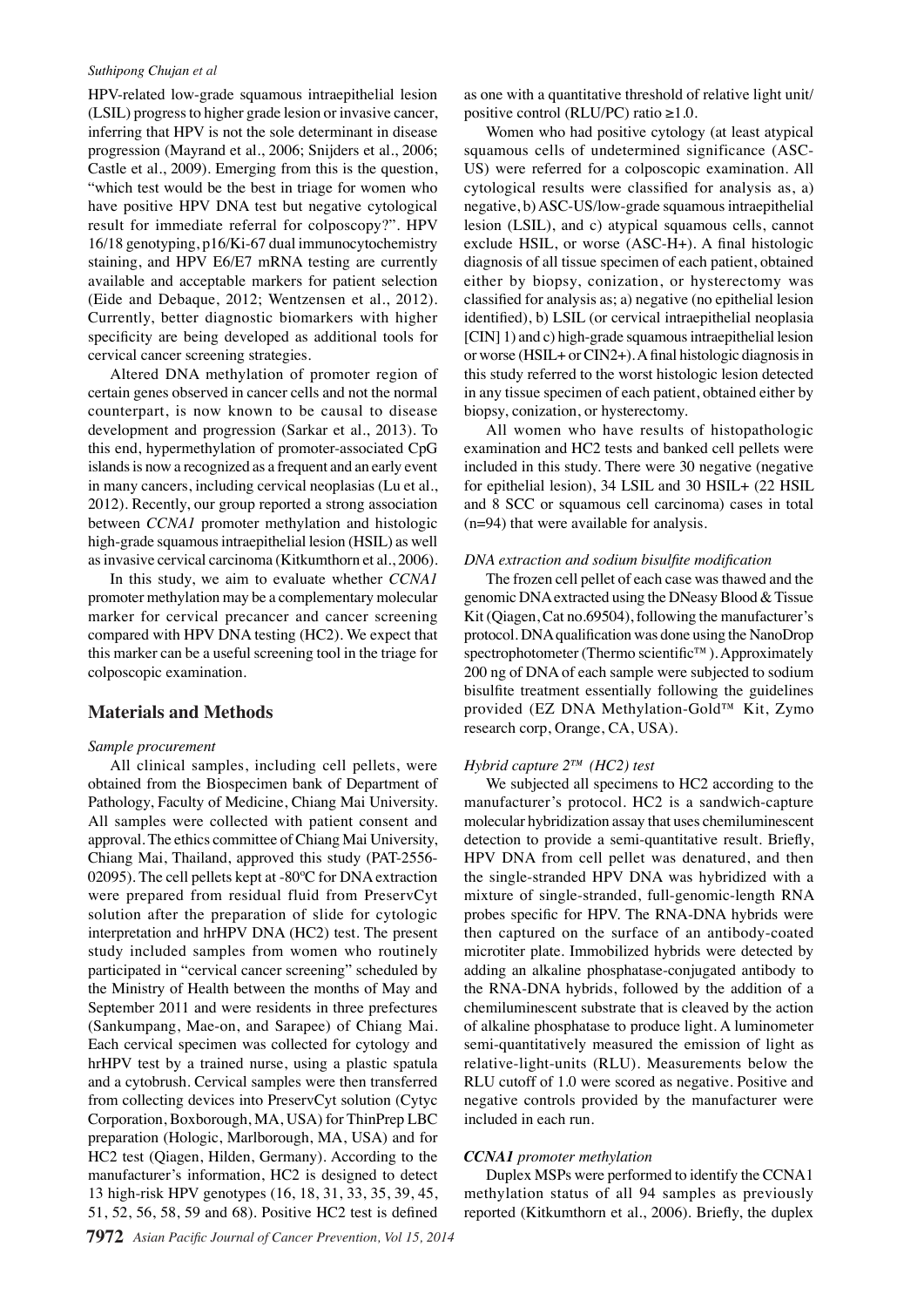| Table 1. HPV DNA and CCNA1 Methylation in Normal Cervix, LSIL and HSIL+ |    |                     |                     |                   |                                                  |               |  |
|-------------------------------------------------------------------------|----|---------------------|---------------------|-------------------|--------------------------------------------------|---------------|--|
| Colposcopic Biopsy                                                      |    | n Age (Mean, Range) | <b>HPV DNA</b> test |                   | CCNA1 Promoter Methylation (HPV-Positive Sample) |               |  |
|                                                                         |    |                     |                     | Positive Negative | Methylation                                      | Unmethylation |  |
| Normal                                                                  | 30 | 46.07, 32-57        | 20                  | 10                | 0(0)                                             | 30(20)        |  |
| <b>LSIL</b>                                                             | 34 | 43.32, 30-58        | 28                  | <sub>0</sub>      | 2(2)                                             | 32(28)        |  |
| $HSIL+$                                                                 | 30 | 46.40, 33-57        | 30                  |                   | 25(25)                                           | 5(5)          |  |

PCR mixtures contained 10×PCR buffer (Qiagen, Chuoku,Tokyo), deoxynucleotide triphosphates (0.2 mM), primers CCNA1metF, CCNA1metR, CCNA1unmetF and CCNA1unmetR (final concentration 0.4 μM each per reaction), 1 U of HotStarTaq (Qiagen, Chuo-ku,Tokyo) and bisulfited DNA (80 ng). HeLa DNA was used as a positive control. The amplification reaction was carried out for 40 cycles. Then 10-μl aliquots of each PCR product was stained with cyber green, run on an 8% non-denaturing polyacrylamide gel. PCR band intensity was measured using a phosphoimager. Methylated and unmethylated bands were observed at 46 and 64 bp, respectively. Random CCNA1 methylation-positive bands were excised and processed for sequence verification.

## *Statistical analysis*

We performed statistical analyses using STATA (version 10) for Windows. The frequency between HPV test and CCNA1 methylation were compared for sensitivity, specificity, negative predictive value (NPV) and positive predictive value (PPV), likelihood ratio positive (LR+) and likelihood ratio negative (LR-)

## **Results**

## *HPV DNA testing*

HC2 test was performed on all ninety-four samples constituting the 3 distinct histopathological groups. The results of each group are shown in Table 1 and Figure 1. The data shows that the frequencies of positive HPV DNA test increased along degree of epithelial lesions from 66.67% in negative group, 82.35% in LSIL and 100% in HSIL+. Notably, the test was still associated with a high rate of detection of hrHPV in the negative and the LSIL groups, suggesting low specificity of cervical cancer screening and highlighting the limitation of the test.



**Figure 1. Percentage of Case Positive Compare between Hybrid Capture2™ HPV DNA Testing and**  *CCNA1* **Promoter Methylation in Papanicolaou (Pap) Smear Samples of Three Patient Groups.** The results showed HPV DNA were detect high percentage in all three groups. Interestingly, among three groups, CCNA1 methylation was significantly detected in HSIL+

**Table 2. Comparing Sensitivity, Specificity, PPV, NPV and LR between HPV DNA and CCNA1 Methylation in HSIL+**

| $HSIL+$        |             |
|----------------|-------------|
| <b>HPV DNA</b> | CCNA1       |
| test           | Methylation |
| 100.00%        | 83.33%      |
| 21.88%         | 96.88%      |
| 37.50%         | 92.59%      |
| 100.00%        | 92.54%      |
| 1.28           | 26.67       |
| 0.00           | 0.17        |
|                |             |

## *CCNA1 promoter methylation*

The frequencies of *CCNA1* promoter methylation were 0%, 5.88% and 83.33% in the negative, LSIL and HSIL+ groups, respectively. In HSIL+, all cases were hrHPV positive whereas 17 in 22 of HSIL and 7 in 8 of SCC were CCNA1 methytated. Interestingly, all samples that were assessed to be CCNA1 methylation positive by the duplex MSP test were also HPV positive, but a large number of samples in the negative and low grade groups that were detected for hrHPV were by contrast negative for *CCNA1* promoter methylation (Table 1, Figure 1).

## *Sensitivity, specificity, PPV, NPV and LR between HPV DNA and CCNA1 promoter methylation*

In a comparison between HPV DNA test and CCNA1 methylation, we used the frequency of the accuracy of each method to calculate the indicated values. Table 2 shows that the sensitivity, specificity, positive predictive value (PPV), negative predictive value (NPV), together with the likelihood ratio positive (LR+) and likelihood ratio negative (LR-) values of the two tests between the groups. Compared to the HSIL+ high grade group, although sensitivity of HPV DNA test (100%) was higher than CCNA1 methylation (83.33%), the specificity of HPV DNA test (21.88%) was calculated to be significantly less than CCNA1 methylation (96.88%). Importantly, for the statistical value of CCNA1 methylation, this marker showed that the efficiency was with 92.59% PPV and 92.545 NPV and further demonstrated a higher capacity than HPV DNA test alone  $(LR+, 26.67:1.28)$  to detect HSIL+.

## **Discussion**

The triage model of cervical cancer prevention for primary HPV screening currently remains inconclusive (Rijkaart et al., 2012b). Cytology and hrHPV DNA testing are routinely recommended by ASCCP (American Society for Colposcopy and Cervical Pathology) before colposcopy (Saslow et al., 2012). In this study, hrHPV infection was observed in both LSIL and HSIL+ with high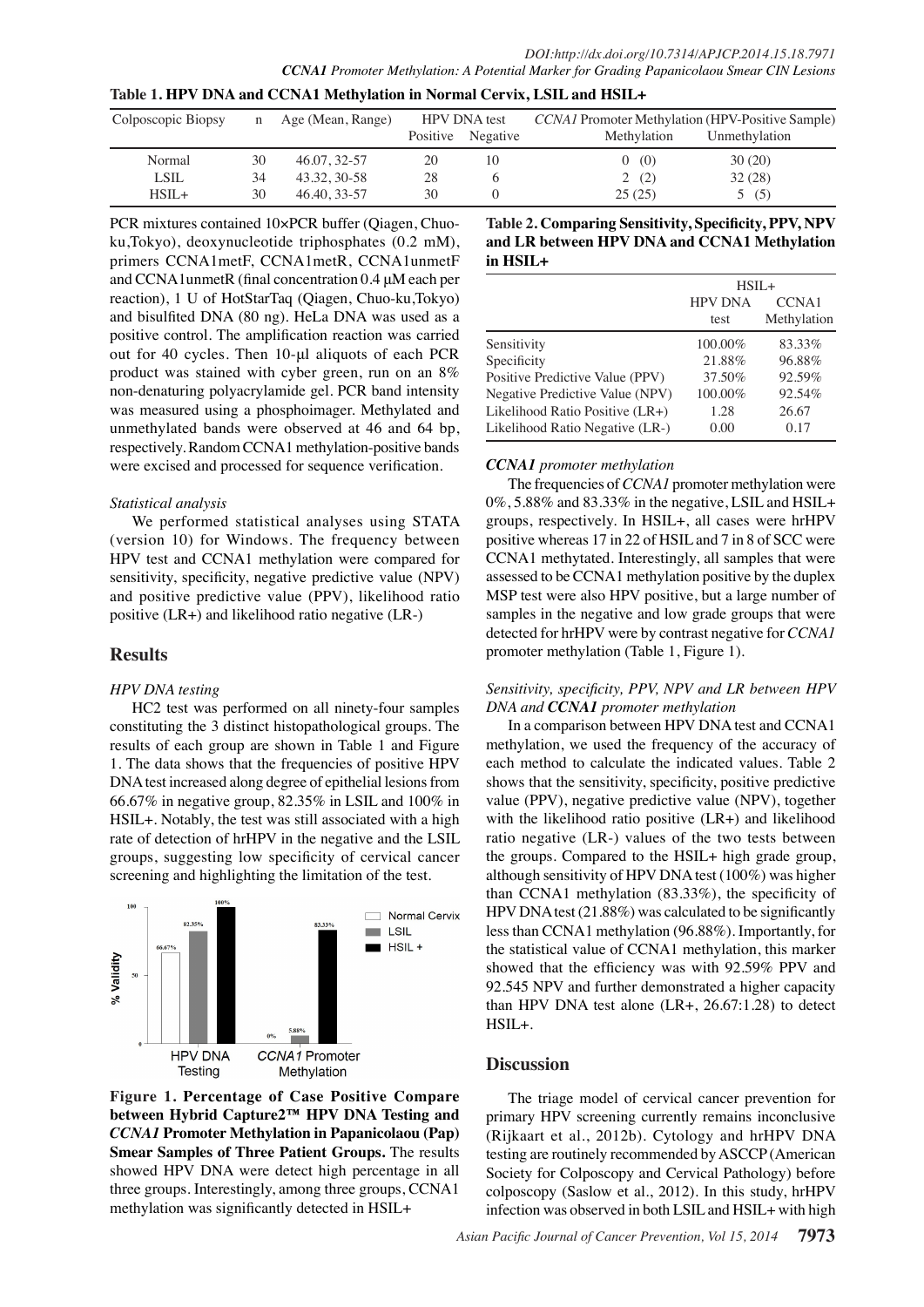

**Figure 2. Proposed Model of Cervical Cancer Screening**

sensitivity but low specificity. This means hrHPV infection alone was not enough to cervical cancer progression. Most importantly, our findings demonstrate that the methylation status of cyclin A1 promoter (CCNA1), a novel marker, can be successfully utilized for detection of cervical histological high grade HSIL+ in cervical cancer screening. This marker displays markably high level of sensitivity, specificity, NPV, PPV and LR+ with very low level of LR-. From several prior studies, isolated and combined promising methylation markers have been proposed to add in the triage of cervical cancer screening, for example; PAX1 (Wang, 2014), MAL/miR124a2 (Hesselink et al., 2014; Verhoef et al., 2014), combination of JAM3, EPB41L3, TERT and C13ORF18 (Hansel et al., 2014). Here, we propose to add CCNA1 methylation as a useful marker, especially in the event of HSIL+ detection. Moreover, there is a report in earlier published study with a rather similar strategy in European people (Yang et al., 2009). This will bring us to explore more details in Asian population. Fortunately, they come up with the same results that make a strong confirmation of CCNA1 methylation as a HSIL+ marker.

In our previous study, we demonstrated that HPV is strongly associated with CCNA1 methylation and reported that samples with integrated form of HPV had a higher percentage of CCNA1 methylation than the samples with episomal form of HPV (Kitkumthorn et al., 2006; Yanatatsaneejit et al., 2011). In general, HPV-E6 and E7 are up-regulated in the integrated form (Chung and Gillison, 2009). The proposed mechanism of increased CCNA1 methylation is thought to be occurred in the interaction between E6/E7 and DNA methyltransferase on the CCNA1 promoter, leading to promote methylation and gene silencing. To this end, the function of cyclin A1 is likely to be as a tumor suppressor and involvement in the DNA repair mechanism (Muller-Tidow et al., 2004; Tokumaru et al., 2004; Kitkumthorn et al., 2006; Yanatatsaneejit et al., 2008). Consequently, in contrast to HPV infection involved in the early stage cervical cancer, cyclin A1 could likely lose DNA repair function, which may be crucial in the development of high-grade epithelial lesions.

At present, cervical cancer screening tests essentially consists of two steps: screening by cytology (Paptest) with or without hrHPV DNA test followed by colposcopy. From our study, we propose to combine *CCNA1* promoter

methylation and HPV DNA testing in cases of hrHPV+, especially hrHPV+/negative cytology, before colposcopy following the flowchart as detailed in Figure 2. Since, CCNA1 methylation detection is a molecular and a noninvasive technique, the strategy enables self- collected cervicovaginal specimens without biopsy (Snijders et al., 2013), for a quick and rapid analysis to help assist physician and pathologists to make informed decisions.

In conclusion, we demonstrate a potential molecular marker for the detection of high grade HSIL+ lesions of the cervix. However, due to the limitation of the sample size, we plan to evaluate this marker in a much larger sample cohort, multi-centered and prospective clinical trial setting.

## **Acknowledgements**

This study was supported by a Research Chair Grant 2011 from the National Science and Technology Development Agency of Thailand, at the Center of Excellence in Molecular Genetics of Cancer and Human Diseases at Chulalongkorn University and The National Research University Project under Thailand's Office of the Higher Education Commission and Chiang Mai University.

#### **References**

- Bhatla N, Moda N (2009). The clinical utility of HPV DNA testing in cervical cancer screening strategies. *Indian J Med Res*, **130**, 261-5.
- Bulkmans NW, Berkhof J, Rozendaal L, et al (2007). Human papillomavirus DNA testing for the detection of cervical intraepithelial neoplasia grade 3 and cancer: 5-year followup of a randomised controlled implementation trial. *Lancet*, **370**, 1764-72.
- Castle PE, Fetterman B, Poitras N, et al (2009). Five-year experience of human papillomavirus DNA and Papanicolaou test cotesting. *Obstet Gynecol*, **113**, 595-600.
- Chung CH, Gillison ML (2009). Human papillomavirus in head and neck cancer: its role in pathogenesis and clinical implications. *Clin Cancer Res*, **15**, 6758-62.
- de Sanjose S, Diaz M, Castellsague X, et al (2007). Worldwide prevalence and genotype distribution of cervical human papillomavirus DNA in women with normal cytology: a meta-analysis. *Lancet Infect Dis*, **7**, 453-9.
- Eide ML, Debaque H (2012). HPV detection methods and genotyping techniques in screening for cervical cancer. *Ann Pathol*, **32**, 401-9.
- GLOBOCAN (2012). Estimated cancer incidence, mortality and prevalence worldwide in 2012.
- Hansel A, Steinbach D, Greinke C, et al (2014). A promising DNA methylation signature for the triage of high-risk human papillomavirus DNA-positive women. *PLoS One*, **9**, 91905.
- Hesselink AT, Heideman DA, Steenbergen RD, et al (2014). Methylation marker analysis of self-sampled cervico-vaginal lavage specimens to triage high-risk HPV-positive women for colposcopy. *Int J Cancer*, **135**, 880-6.
- Junyangdikul P, Tanchotsrinon W, Chansaenroj J, et al (2013). Clinical prediction based on HPV DNA testing by hybrid capture 2 (HC2) in combination with liquid-based cytology (LBC). *Asian Pac J Cancer Prev*, **14**, 903-7.
- Kitkumthorn N, Yanatatsanajit P, Kiatpongsan S, et al (2006). Cyclin A1 promoter hypermethylation in human papillomavirus-associated cervical cancer. *BMC Cancer*,